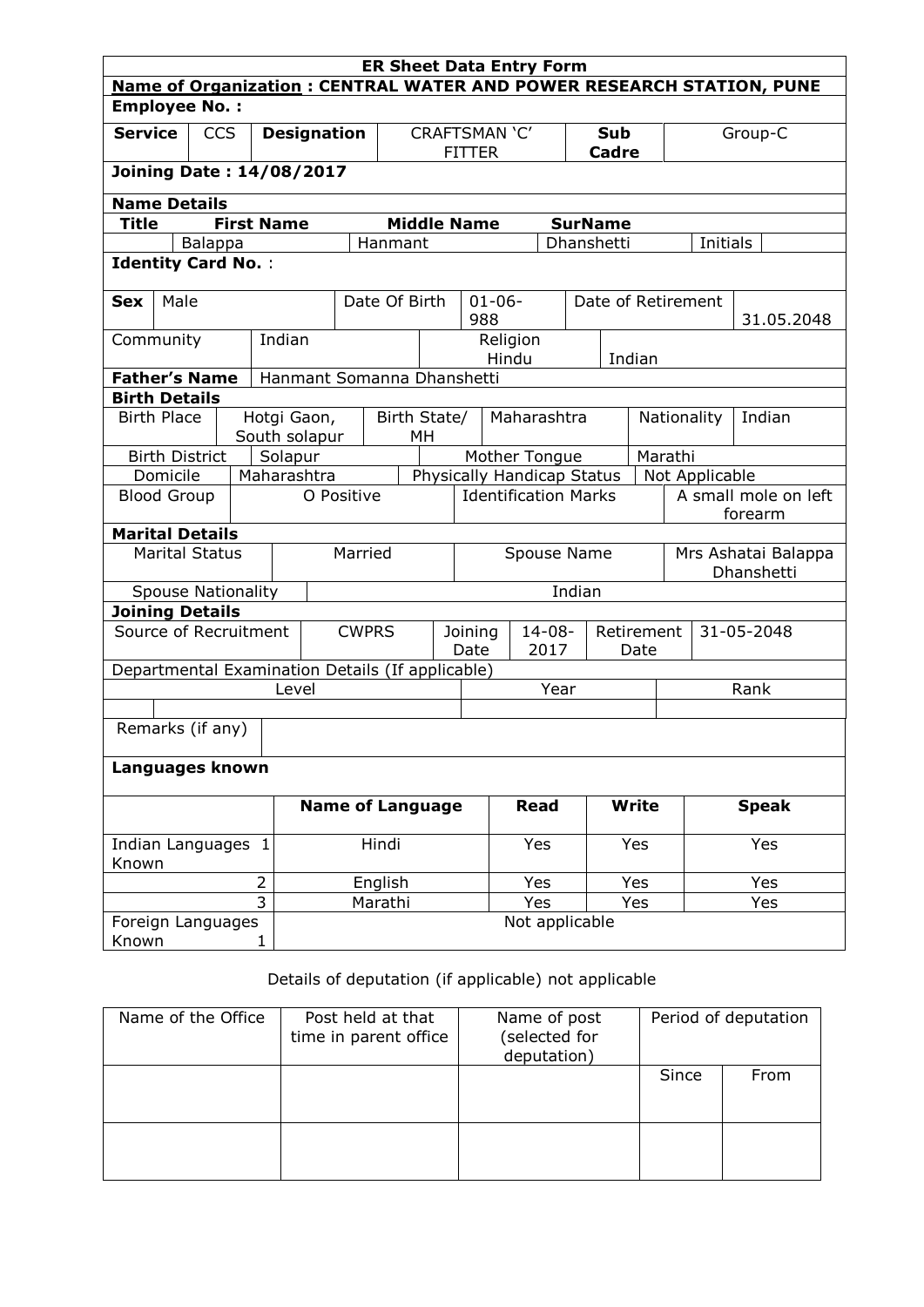## Details of Foreign Visit not applicable

| SI.<br>No. | Place of Visit | Date of<br>visit | Post held at<br>that time | Whether it<br>is a<br>personal or<br>official visit | Details of visit |
|------------|----------------|------------------|---------------------------|-----------------------------------------------------|------------------|
|            |                |                  |                           |                                                     |                  |

## Transfer/Posting Detail (if applicable) not applicable

| Place | Period of posting |      |  |  |  |  |  |
|-------|-------------------|------|--|--|--|--|--|
|       | Since             | From |  |  |  |  |  |
|       |                   |      |  |  |  |  |  |
|       |                   |      |  |  |  |  |  |
|       |                   |      |  |  |  |  |  |

| Qualification (Use extra photocopy sheets for multi qualifications, experience, training, awards details) |                           |            |                                  |               |                  |                  |                  |  |  |  |
|-----------------------------------------------------------------------------------------------------------|---------------------------|------------|----------------------------------|---------------|------------------|------------------|------------------|--|--|--|
| Qualification                                                                                             |                           | Discipline |                                  |               | Specialization 1 |                  |                  |  |  |  |
| <b>ITI FITTER</b>                                                                                         |                           |            | <b>FITTER</b>                    |               |                  |                  |                  |  |  |  |
| Year                                                                                                      |                           |            | Division                         |               | CGPA/ % Marks    |                  | Specialization 2 |  |  |  |
| 2007                                                                                                      |                           |            | <b>FIRST CLASS</b>               | 72.85         |                  |                  | Not applicable   |  |  |  |
| Institution                                                                                               |                           |            | University                       |               | Place            |                  | Country          |  |  |  |
| Government Industrial<br><b>Training Institute</b>                                                        |                           |            | New Delhi                        |               | Solapur          |                  | India            |  |  |  |
| Qualification (Use extra photocopy sheets for multi qualifications, experience, training, awards details) |                           |            |                                  |               |                  |                  |                  |  |  |  |
| Qualification                                                                                             |                           |            | Discipline                       |               |                  | Specialization 1 |                  |  |  |  |
| Diploma                                                                                                   |                           |            | Mech. Engineering                |               |                  |                  | Not applicable   |  |  |  |
| Year                                                                                                      |                           |            | Division                         | CGPA/ % Marks |                  |                  | Specialization 2 |  |  |  |
| 2014                                                                                                      |                           |            | <b>First Class</b>               | 60            |                  |                  | Not applicable   |  |  |  |
| Institute                                                                                                 |                           |            | University                       | Place         |                  |                  | Country          |  |  |  |
| SPM Poly.                                                                                                 |                           |            | Kumthe, Solapur<br>MSBTE, Mumbai |               |                  | India            |                  |  |  |  |
| <b>Experience</b>                                                                                         |                           |            |                                  |               |                  |                  |                  |  |  |  |
| Type of Posting                                                                                           | Level                     |            |                                  |               |                  |                  |                  |  |  |  |
| Temporary                                                                                                 | Group- 'C' (Non-Gazetted) |            |                                  |               |                  |                  |                  |  |  |  |
| Designation                                                                                               | Craftsman 'C'             |            |                                  |               |                  |                  |                  |  |  |  |
| Ministry                                                                                                  | MOWR-RD-GR                |            |                                  |               |                  |                  |                  |  |  |  |
|                                                                                                           |                           |            |                                  |               |                  |                  |                  |  |  |  |